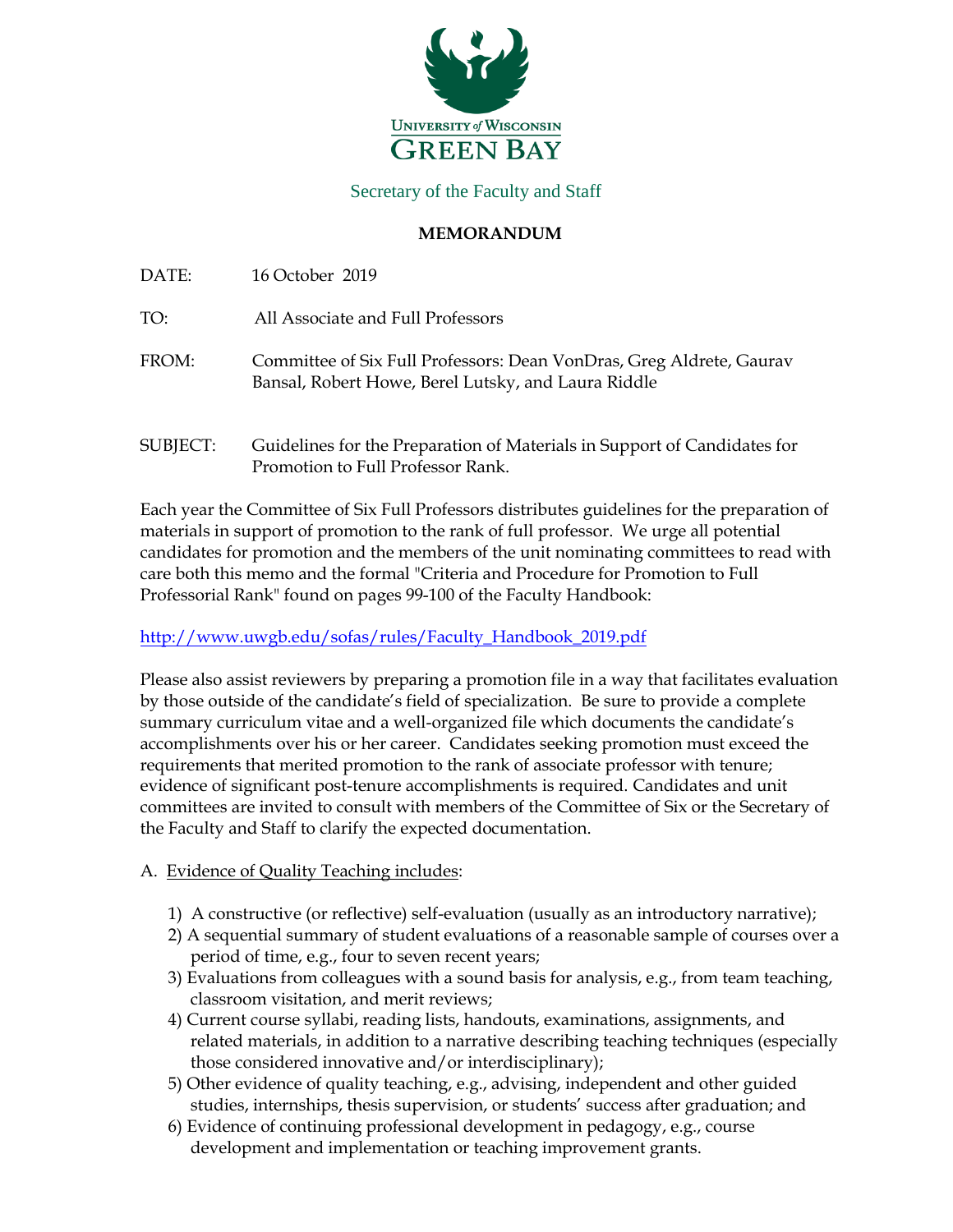The Committee must form a qualitative judgment of the candidate's teaching. Hence, the information should not only describe teaching responsibilities but include substantial evidence of quality and effectiveness.

## B. Evidence of Significant Scholarship includes:

- 1) A constructive (or reflective) self-evaluation (usually as an introductory narrative);
- 2) A description of the journals and other media through which the candidate's work has been published--their nature, reputation, and review process (editorial, refereed, invited, proceedings, acceptance/rejection rates);
- 3) A list and copies of published articles or documentation of creative work;
- 4) Separate lists and copies of published books, monographs, and book reviews;
- 5) A list (and, where appropriate, copies or abstracts of) scholarly papers presented at conferences, again with an indication of the selection process or significance;
- 6) Grant activity in support of scholarly or creative work; and/or
- 7) Lists of shows, exhibits, and performances, with clear documentation regarding the selection process (an acceptance rate in a specific category(ies) entered, evaluation standards, professional status of these activities).

The Committee must form a qualitative judgment of the candidate's scholarly and creative work and determine the extent to which this work represents a substantial or continuous advance and progress beyond the achievements that warranted promotion to associate professor rank. Such a record would include an ongoing record of scholarship including several significant publications, exhibitions, or similar scholarly contributions. Additional evidence of the significance of the scholarly work is encouraged. This may include a citation list, reviews of the candidate's scholarly publications or creative work, etc.

Most importantly, the file must provide evidence of an ongoing record of scholarship that is recognized favorably at regional, national, or international levels, including a minimum of three current letters evaluating the candidate's work from qualified scholars outside the institution. Typically, the candidate will provide the promotion committee chair a list of potential reviewers. A specific statement should be included in the file which describes how letters of evaluation were solicited and used. The solicitation letter from the committee chair should provide the reviewer with some sense of the promotion standards of UW-Green Bay, for example, as stated in the Faculty Handbook. A template letter of solicitation is available from the Secretary of the Faculty and Staff website:

# [http://www.uwgb.edu/sofas/faq/CMTE6\\_template\\_outside\\_evaluation.pdf](http://www.uwgb.edu/sofas/faq/CMTE6_template_outside_evaluation.pdf)

## C. Evidence of Engaged Community and University Service must include leadership as demonstrated by:

- 1) A constructive (or reflective) self-evaluation (usually as an introductory narrative);
- 2) A list of all administrative and governance assignments and evidence of the activities undertaken by the candidate in these roles and their impact on the institution;
- 3) A list of other institutional service such as preparing institutional grants, organizing conferences, working with student organizations, curriculum and program development;
- 4) A list of activities which apply the candidate's professional expertise outside the